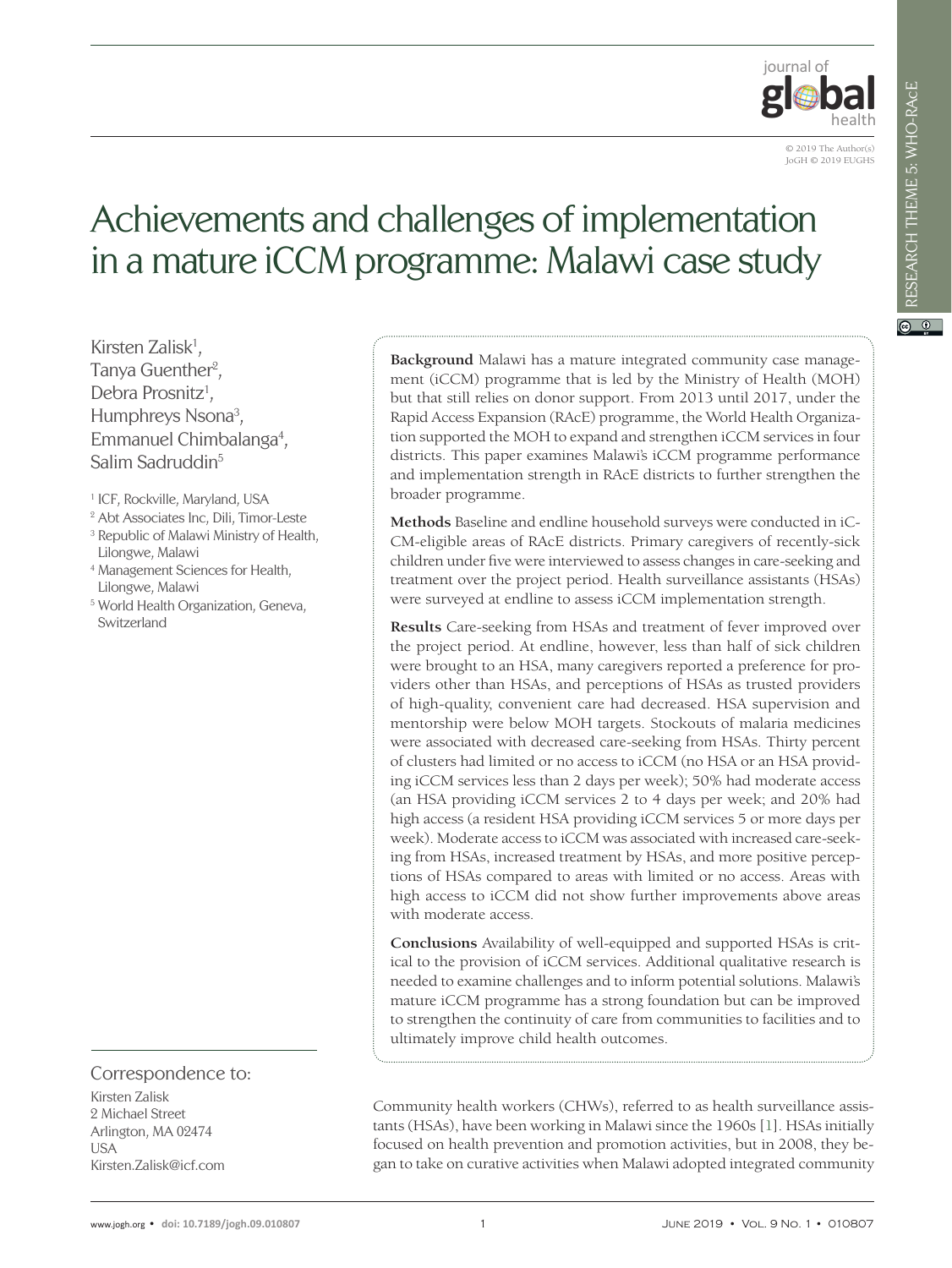Integrated community case management (iCCM) is an equity-focused strategy that can improve access to and availability of essential treatment services for children by training, equipping, and supporting CHWs to manage – assess, classify, and treat – cases of malaria, pneumonia, and diarrhea among children under five years of age at the community level [[2](#page-10-1)]. Communities farther than eight kilometers from a health facility or with difficult access because of geographical terrain or natural barriers were designated as being located in hard-to-reach areas (HTRAs) in Malawi and thus eligible for iCCM. District health management teams identified 3452 HTRAs [[1\]](#page-10-0), and iCCM rollout began in 2009 [\[3\]](#page-10-2). By September 2011, 2709 HTRAs had iCCM services [\[1](#page-10-0)]. Throughout its implementation, the iCCM programme in Malawi has benefited from the financial support received from global funding agencies and technical and logistical support from non-governmental organizations, primarily at the district or sub-district levels [\[4](#page-11-0)].

HSAs are centrally recruited and on the payroll of the MOH, but they are deployed to and stationed in the communities that they serve [\[5\]](#page-11-1), providing iCCM services from their village clinics [[6\]](#page-11-2) in addition to providing other promotion and prevention activities at the community and health facility levels. HSAs are meant to serve approximately 1000 residents, but in practice they often have catchment areas of 2000 residents or more [\[5](#page-11-1)]. HSAs have at least 2 years of secondary school education and receive 10 weeks of pre-service training [[1](#page-10-0)]. HSAs implementing iCCM complete six additional days of focused iCCM training [\[1\]](#page-10-0) and are provided a drug box containing iCCM supplies. These supplies are replenished monthly at each HSA's supervisory health facility, where HSAs also submit their reporting forms and go for mentoring sessions with clinicians.

Responsibilities of HSAs providing iCCM services include assessing, classifying, and treating children ages 2-59 months who present with common childhood illnesses – fever, cough, fast or difficult breathing, diarrhea, and eye infections. HSAs also screen for malnutrition and identify signs of severe illnesses and refer those children, and other children with illness that they cannot treat, to a health facility. In addition to iCCM-related activities, HSAs are responsible for conducting health promotion, prevention, supervisory, surveillance, and assessment activities [[1](#page-10-0)[,7\]](#page-11-3). Because they are responsible for implementing numerous activities in their communities and at health facilities, they cannot provide iCCM services every day. At a minimum, HSAs are supposed to open their village clinics two days per week and provide iCCM services on demand outside of their village clinic hours [[4](#page-11-0)].

The iCCM programme in Malawi is a mature one – having been rolled out almost a decade ago and scaled up to all districts. In 2013-2014, an independent national-level evaluation was conducted to assess the extent to which iCCM was associated with increases in care-seeking for childhood illness and accelerated declines in under-five mortality [[8](#page-11-4)]. The evaluation showed that iCCM did not lead to an increase in care-seeking for childhood illness or impact under-five mortality, but it did show an increase in care-seeking from HSAs between 2010 and 2014 [[8](#page-11-4)]. The evaluation further showed that iCCM implementation needed further strengthening. Among the 3717 surveyed HSAs trained in iCCM, 91% were providing iCCM services, but only 70% of those providing iCCM services lived in their catchment areas. Furthermore, during the three months prior to the assessment, 57% had key iCCM medicines in stock; 44% were supervised; and 58% received clinical mentorship, though results varied widely among the 27 districts included in the evaluation [[4\]](#page-11-0).

From 2013 until 2017, under the Rapid Access Expansion (RAcE) programme, the World Health Organization supported the MOH to expand and strengthen iCCM services in four districts: Dedza, Mzimba North, Ntchisi, and Ntcheu. When RAcE started, iCCM was well-established across Malawi, and more than 400 HSAs trained in iCCM were already working in the four project districts. The goal of RAcE Malawi programme, therefore, was to expand and strengthen iCCM by: (1) extending services to additional hard-to-reach areas, (2) supporting the shift in iCCM-eligible areas from areas more than 8 km to areas more than 5 km from a health facility, (3) introducing malaria rapid diagnostic tests (mRDTs) at the community level, and (4) updating the first-line antibiotic that HSAs use to treat children with pneumonia. RAcE also aimed to strengthen iCCM implementation by ensuring regular supply of iCCM medicines and other commodities, strengthening HSA supervision and mentorship, and increasing community awareness of and demand for iCCM services.

The purpose of this study is to examine iCCM implementation strength and programme performance in RAcE districts to further strengthen Malawi's mature iCCM programme.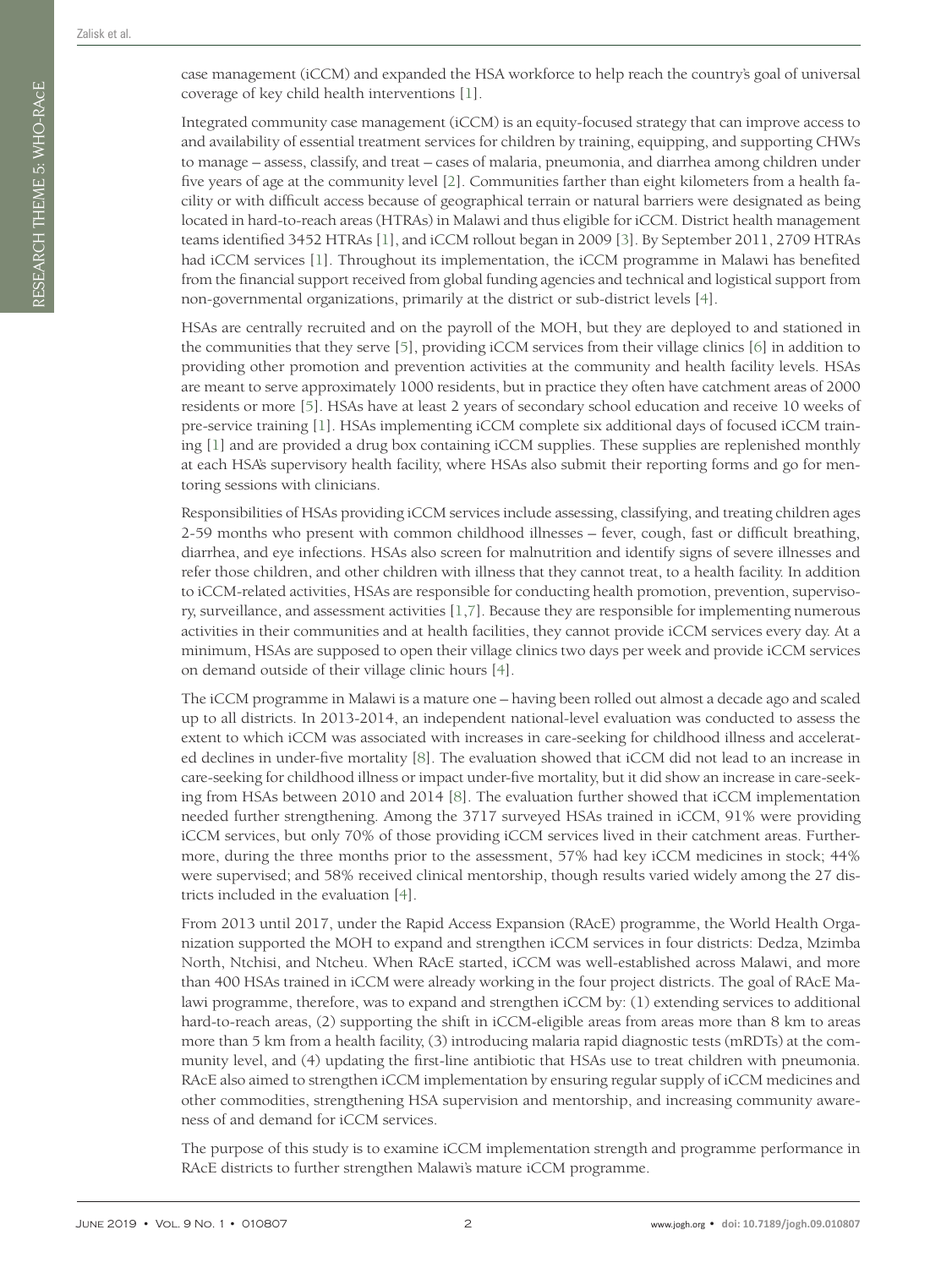# METHODS AND THE SERVICE SERVICES AND THE SERVICES OF THE SERVICE SERVICE SERVICE SERVICES OF THE SERVICE SERVICE SERVICE SERVICES OF THE SERVICE SERVICE SERVICE SERVICE SERVICE SERVICE SERVICE SERVICE SERVICE SERVICE SERVI

## Study design

Two cross-sectional household surveys – the first at project baseline and the second at project endline – were conducted in HTRAs of the RAcE districts. The surveys used a 60×15 multi-stage cluster sampling methodology and targeted primary caregivers of children aged 2-59 months who had been sick with diarrhea, fever, or cough with difficult or fast breathing in the two weeks preceding the survey. The data were analyzed to assess changes in care-seeking and treatment over the project period. A survey of HSAs was conducted concurrently with the endline household survey to assess iCCM implementation strength. The objective of the HSA survey was to gain a better understanding of HSA background characteristics, activity levels, and support that they received to help interpret the household survey results. The baseline survey fieldwork was conducted in September 2013, and the endline survey fieldwork was conducted in August 2016.

### Study area

The target population comprised the entire RAcE project area, iCCM-eligible areas more than 5 km from a health facility, of the four project districts. The primary sampling units were 2008 national census enumerations areas (EAs). All EAs located within 5 km of a health facility were excluded from the sampling frame before 60 EAs were randomly selected proportional to population size. The same EAs, or clusters, were included in both the baseline and endline surveys.

Within each cluster, all households were listed and those without children under five who had been sick with diarrhea, fever, or cough with difficult or fast breathing in the two weeks preceding the survey were removed from the list. The survey team then randomly selected 15 households from the list to visit and 15 back-up households. The survey team visited each selected household in the first group of 15 to obtain at least 5 interviews for each illness module – diarrhea, fever, and fast breathing – for a total of at least 15 interviews per cluster, or 300 interviews per illness across the project area. If the survey team did not obtain all necessary interviews, the survey team visited back-up households to fulfill the requirements for the cluster.

At each household, if there was an eligible child, the interviewer administered the questionnaire, including all applicable illness modules, to the caregiver of the eligible child. If multiple children were eligible, and they were sick with different illnesses, their caregiver was asked about each instance of illness. If multiple children in the household were eligible for the same illness, the interviewer randomly selected one of them and interviewed his or her caregiver. If there were multiple children selected for inclusion in the survey, and the children had different primary caregivers, each primary caregiver of the selected children was interviewed.

HSAs providing iCCM services in the 60 clusters selected for the household survey comprised the HSA survey target population. The clusters did not align perfectly with HSA catchment areas; therefore, if more than one HSA was providing iCCM services in a cluster, one eligible HSA was randomly selected for interview. If the survey team did not find an HSA eligible for interview in a cluster, they recorded the reason an iCCM-trained HSA was not available.

### Survey questionnaire

The household survey questionnaire included seven modules: caregiver and household background information; caregivers' knowledge of iCCM activities in their community; caregivers' knowledge of childhood illness danger signs; household decision-making; and a module for each major childhood illness: fever, diarrhea, and fast breathing. The baseline questionnaire was also used at endline, but two questions were added to each illness module to gather information about reasons caregivers did not seek care at all or did not seek care from an HSA. The questionnaire was translated into the national language, Chichewa, and pretested during the enumerator and supervisor training. The survey took approximately one hour to administer in each household.

The HSA survey questionnaire contained eight sections, four of which were relevant to this study: HSA background, supervision, medicine and supplies, and iCCM activities and register review. The questionnaire was translated to Chichewa and pretested alongside the household survey questionnaire. The survey took approximately 30 minutes to administer to each HSA.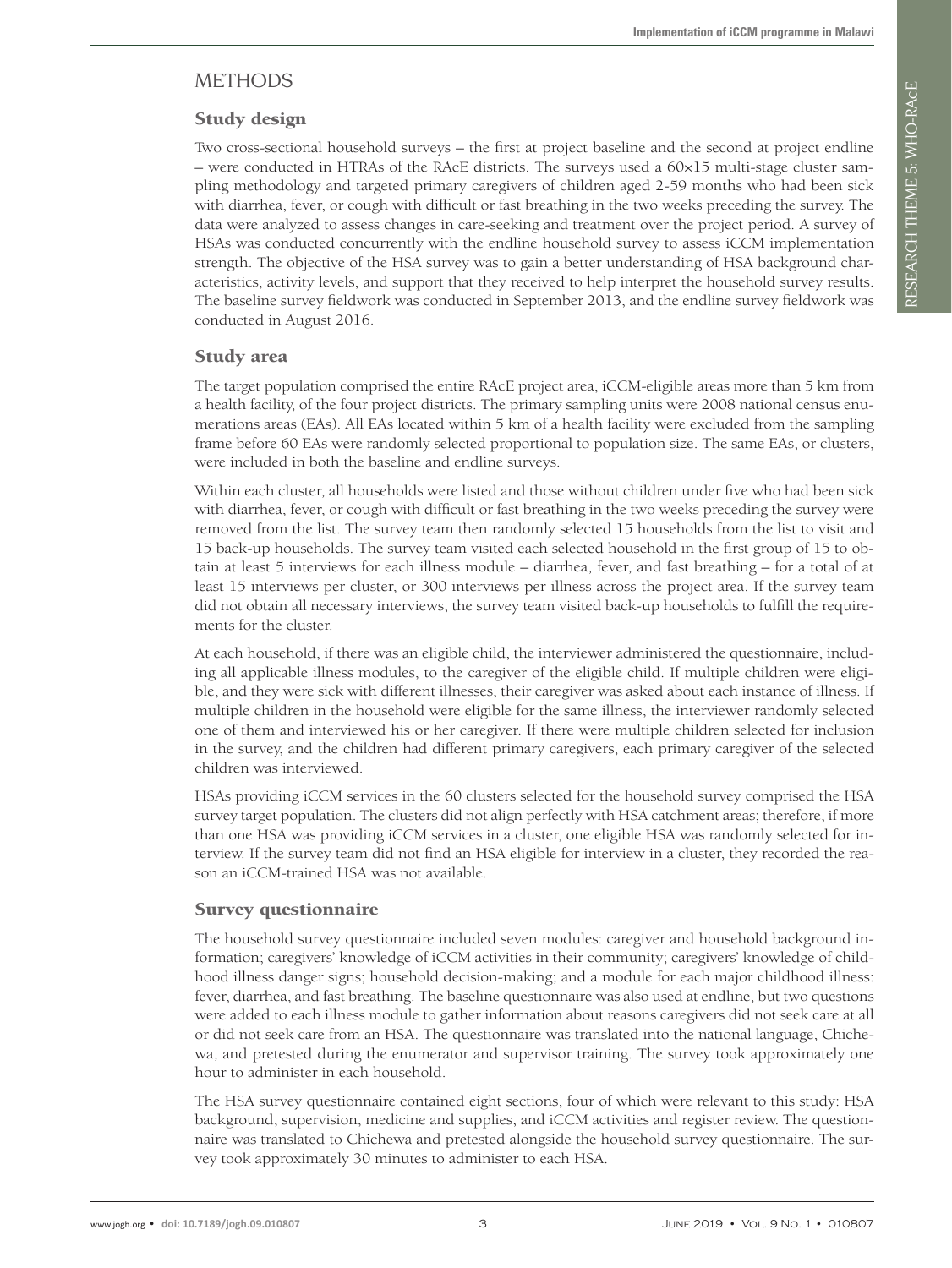#### Data collection and analysis

Both household surveys and the HSA survey were conducted using paper questionnaires. All data were double-entered into CSPro (US Census Bureau, Suitland, Maryland, USA), cleaned, and imported into Stata version 14 (StataCorp LLC, College Station, Texas, USA) for analysis. The analyst further cleaned and coded the Stata data files for analysis and calculated point estimates and 95 percent confidence intervals for background, programme performance, and implementation strength indicators. Household survey indicators were calculated for baseline and endline, accounting for cluster effects. To test for statistically significant changes in indicators between baseline and endline, the analyst used a Pearson  $\chi^2$  test; all outcomes of interest were binary or categorical variables. Changes with p-values less than 0.05 were deemed statistically significant.

The household and HSA survey data were combined to also explore the relationship between iCCM access and caregiver perceptions of HSAs, care-seeking, and treatment coverage existed at endline. We classified the survey clusters as having limited or no access, moderate access, or high access to iCCM as follows: clusters with limited or no access did not have an HSA providing iCCM services or had an HSA who did not meet the MOH definition of functional (ie, managed at least one sick child case in past month and operated a village clinic at least two days per week); clusters with moderate access had an HSA who met the MOH definition of functional; and clusters with high access had an HSA who managed at least one sick child case in past month, operated a village clinic at least five days per week, and resided in catchment area.

#### RESULTS

#### Description of the sample

There were 1260 total cases of illness among 807 sick children in the baseline survey, and 1447 total cases of illness among 873 sick children in the endline survey (**[Table 1](#page-4-0)**). There were 720 primary caregivers of sick children interviewed at baseline, and 783 primary caregivers of sick children interviewed at endline. The characteristics of the sick children and caregivers included in the baseline and endline surveys were similar, but at endline more children had fever in the two weeks preceding the survey (70%) compared to baseline (60%), and a larger percentage of caregivers were married at baseline (85%) compared to endline (75%).

On average, caregivers reported that they lived between 9 and 10 km from the nearest health facility, and the majority of caregivers reported walking to the health facility in both surveys. It took caregivers approximately two hours, on average, to reach the nearest health facility at both baseline and endline, regardless of whether they walked or traveled by other means.

#### iCCM care-seeking and treatment coverage

The household survey analysis resulted in a mix of positive and negative trends (**[Tables 2](#page-4-1) to [4](#page-5-0)**). Caregiver awareness of the presence of the iCCM-trained HSA in their community was high at both baseline (90%) and endline (83%) but showed a downward trend over the project period (*P*<0.05) (**[Table 2](#page-4-1)**). Of those aware of an iCCM-trained HSA in their community, only one-third knew the HSA's role (ie, could name two or more curative services that the HSA performs) at both baseline and endine. In addition, perceptions of HSAs as trusted health care providers (82% at baseline and 70% at endline) who are convenient sources of care (60% at baseline and 47% at endline) and providers of quality services (68% at baseline and 58% at endline) all decreased over the project period (*P*<0.01). Among caregivers who sought care from an HSA for at least one illness, there was no change in the percentage who found the HSA at first visit (approximately 85% at both baseline and endline). Seeking care from an appropriate health care provider remained consistent over the project period (66% at baseline and 70% at endline), but the percentage of children taken to an HSA increased from 26% at baseline to 33% at endline among all cases of illness and from 30% at baseline to 41% at endline among cases of illness for which any care was sought.

Sick child assessment indicators showed improvement over the project period (**[Table 3](#page-5-1)**). The percentage of febrile children who had blood drawn for malaria testing increased overall from 36% at baseline to 59% at endline, and among cases for which care was sought from an HSA, the percentage increased from 0% at baseline to 62% at endine (*P*<0.001). At baseline, HSAs were providing presumptive malaria treatment; mRDTs were introduced during RAcE. The percentage of children with cough and difficult or fast breathing who had their respiratory rate assessed for fast breathing increased overall from 26% at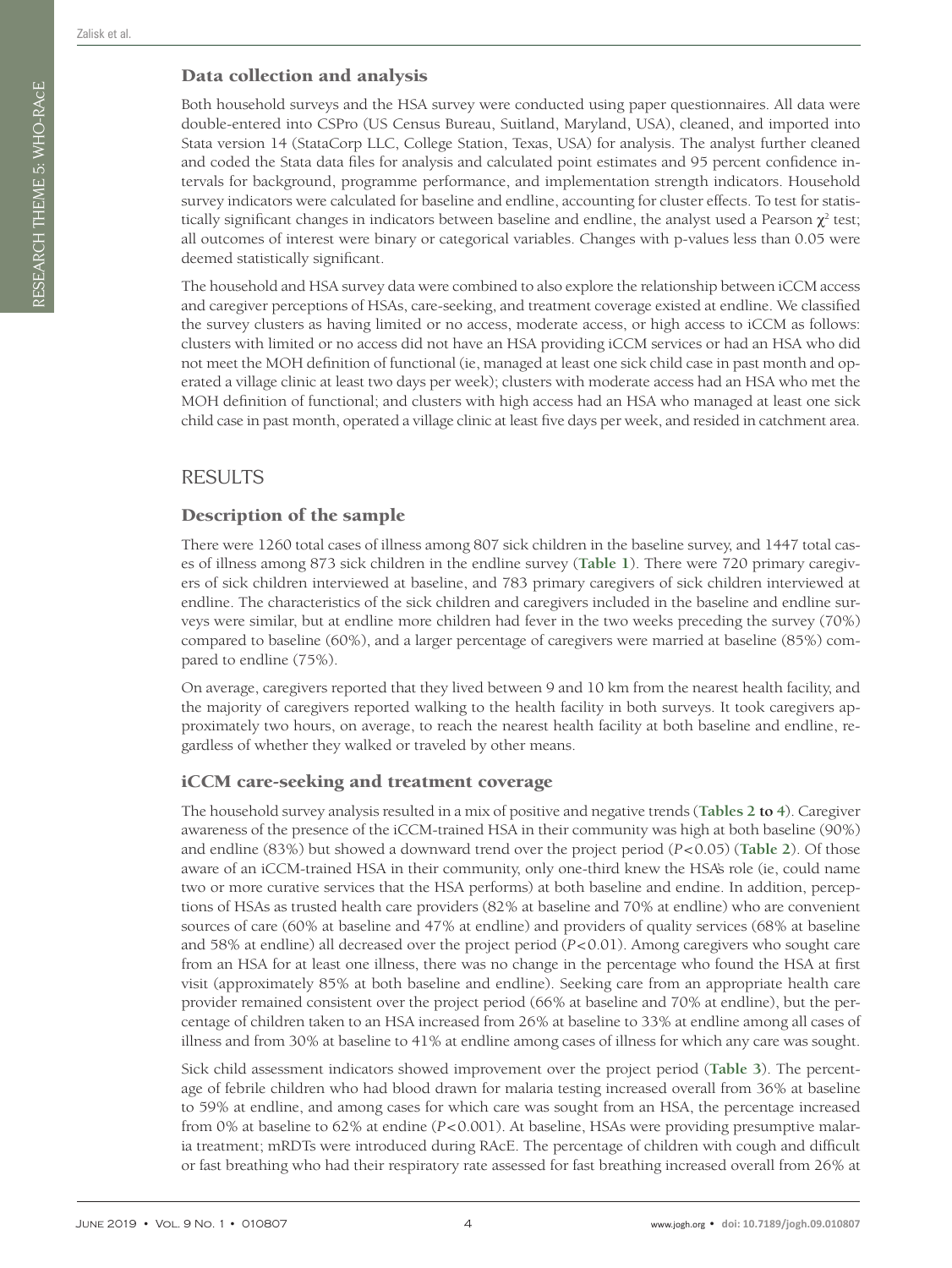<span id="page-4-0"></span>

| Table 1. Characteristics of sick children and their caregivers included in the surveys |                            |                           |                |
|----------------------------------------------------------------------------------------|----------------------------|---------------------------|----------------|
| <b>CHILD CHARACTERISTIC</b>                                                            | <b>BASELINE % (95% CI)</b> | <b>ENDLINE % (95% CI)</b> | <b>P-VALUE</b> |
| Sex of sick children included in survey:                                               |                            |                           |                |
| Male, %                                                                                | 51.4 (47.7-55.2)           | 49.8 (46.7-52.9)          | 0.491          |
| Female, %                                                                              | 48.6 (44.8-52.3)           | 50.2 (47.1-53.3)          |                |
| Age (months) of sick children included in survey:                                      |                            |                           |                |
| $2-11, %$                                                                              | 22.1 (19.1-25.7)           | 22.1 (19.5-25.0)          | 0.724          |
| 12-23, %                                                                               | 24.7 (21.7-27.8)           | 24.6 (22.1-27.3)          |                |
| 24-35, %                                                                               | 22.7 (19.9-25.7)           | 20.3 (17.5-23.4)          |                |
| 36-47, %                                                                               | 17.2 (14.9-19.9)           | 20.3 (17.5-23.4)          |                |
| 48-59, %                                                                               | $13.3(10.7-16.3)$          | $14.8(12.6-17.3)$         |                |
| Two-week history of illness of sick children included in survey:                       |                            |                           |                |
| Had fever, %                                                                           | 59.9 (56.4-63.2)           | 70.7 (66.9-74.2)          | 0.001          |
| Had diarrhea, %                                                                        | 46.5 (43.7-49.2)           | 46.1 (43.3-48.9)          | 0.811          |
| Had cough with difficult or fast breathing, %                                          | 58.5 (55.4-61.6)           | $60.0(56.6-63.3)$         | 0.461          |
| Average number of illnesses, N                                                         | 1.6                        | 1.8                       |                |
| Total number of sick children included in survey                                       | 807                        | 873                       |                |
| Cases of illness among sick children included in survey:                               |                            |                           |                |
| Fever, N                                                                               | 455                        | 571                       |                |
| Diarrhea, N                                                                            | 364                        | 387                       |                |
| Cough with difficult or fast breathing, N                                              | 441                        | 489                       |                |
| Total number of sick child cases included in survey                                    | 1260                       | 1447                      |                |
| Caregiver characteristic:                                                              |                            |                           |                |
| Age (years):                                                                           |                            |                           |                |
| $15 - 24$                                                                              | 35.8 (32.7-39.1)           | 40.2 (36.4-44.2)          | 0.306          |
| $25 - 34$                                                                              | 44.3 (40.6-48.1)           | 40.0 (36.7-43.4)          |                |
| 35-44                                                                                  | 15.6 (13.3-18.1)           | $15.7(13.2 - 18.6)$       |                |
| 45-76                                                                                  | $4.3(2.9-6.4)$             | $4.1(2.7-6.2)$            |                |
| Mean age (years)                                                                       | 29                         | 28                        |                |
| Highest level of education:                                                            |                            |                           |                |
| None                                                                                   | $14.4(11.1-18.6)$          | $12.1(9.5-15.4)$          | 0.063          |
| Primary,≤4 years                                                                       | 32.2 (28.4-36.3)           | 36.0 (31.8-40.5)          |                |
| Primary,≥5 year                                                                        | 43.5 (38.6-48.5)           | 39.1 (34.3-44.1)          |                |
| Secondary or higher                                                                    | $9.9(7.6-12.7)$            | $12.8(10.2-15.8)$         |                |
| Marital status:                                                                        |                            |                           |                |
| Currently married                                                                      | 84.9 (81.1-88.0)           | 75.4 (71.4-78.9)          | < 0.001        |
| Not married but living with partner                                                    | $3.8(2.2-6.4)$             | $9.2(6.4-13.1)$           |                |
| Not in union                                                                           | $11.4(8.9-14.5)$           | $15.5(13.1-18.1)$         |                |
| Total number of caregivers                                                             | 720                        | 783                       |                |

<span id="page-4-1"></span>**Table 2.** Household survey results: caregiver knowledge, perceptions, and care-seeking

| <b>NDICATOR</b>                                              | <b>BASELINE % (95% CI)</b> | <b>ENDLINE % (95% CI)</b> | <b>BASELINE N</b> | <b>ENDLINE N</b> | P-VALUE |
|--------------------------------------------------------------|----------------------------|---------------------------|-------------------|------------------|---------|
| Caregiver knowledge of iCCM HSA in their community           |                            |                           |                   |                  |         |
| % aware of iCCM HSA                                          | $90.0(83.3-94.2)$          | 83.4 (74.7-89.6)          | 720               | 783              | 0.036   |
| % know the role of the iCCM HSA*                             | 35.0 (29.6-40.9)           | 34.0 (28.7-39.7)          | 648               | 653              | 0.793   |
| Caregiver perceptions of iCCM services                       |                            |                           |                   |                  |         |
| % view HSAs as trusted health care providers*                | 82.3 (77.5-86.2)           | 70.3 (62.8-76.8)          | 648               | 653              | < 0.001 |
| % believe HSAs provide quality services*                     | 68.4 (63.7-72.7)           | 57.6 (52.3-62.7)          | 648               | 653              | < 0.001 |
| % cite HSAs as a convenient source of treatment*             | 59.6 (52.5-66.3)           | 47.3 (39.9-54.8)          | 648               | 653              | 0.005   |
| % found HSA at first visit                                   | 86.5 (79.3-91.5)           | 84.0 (78.2-88.4)          | 230               | 312              | 0.541   |
| Sick child care-seeking†                                     |                            |                           |                   |                  |         |
| % sought care from an appropriate provider                   | $65.6(60.7-70.1)$          | 70.0 (65.4-74.2)          | 1260              | 1447             | 0.074   |
| % sought care from HSA as first source, all sick child cases | $25.7(20.2-32.1)$          | 33.4 (27.1-40.3)          | 1260              | 1447             | 0.028   |
| % sought care from HSA as first source, sought any care      | 30.1 (23.7-37.4)           | $40.5(33.2 - 48.2)$       | 1076              | 1194             | 0.012   |

HSA – health surveillance assistant, iCCM – integrated community case management

\*Asked only of caregivers who states that there was an iCCM-trained HSA in their community.

†Denominator for these indicators is sick child cases, not caregivers.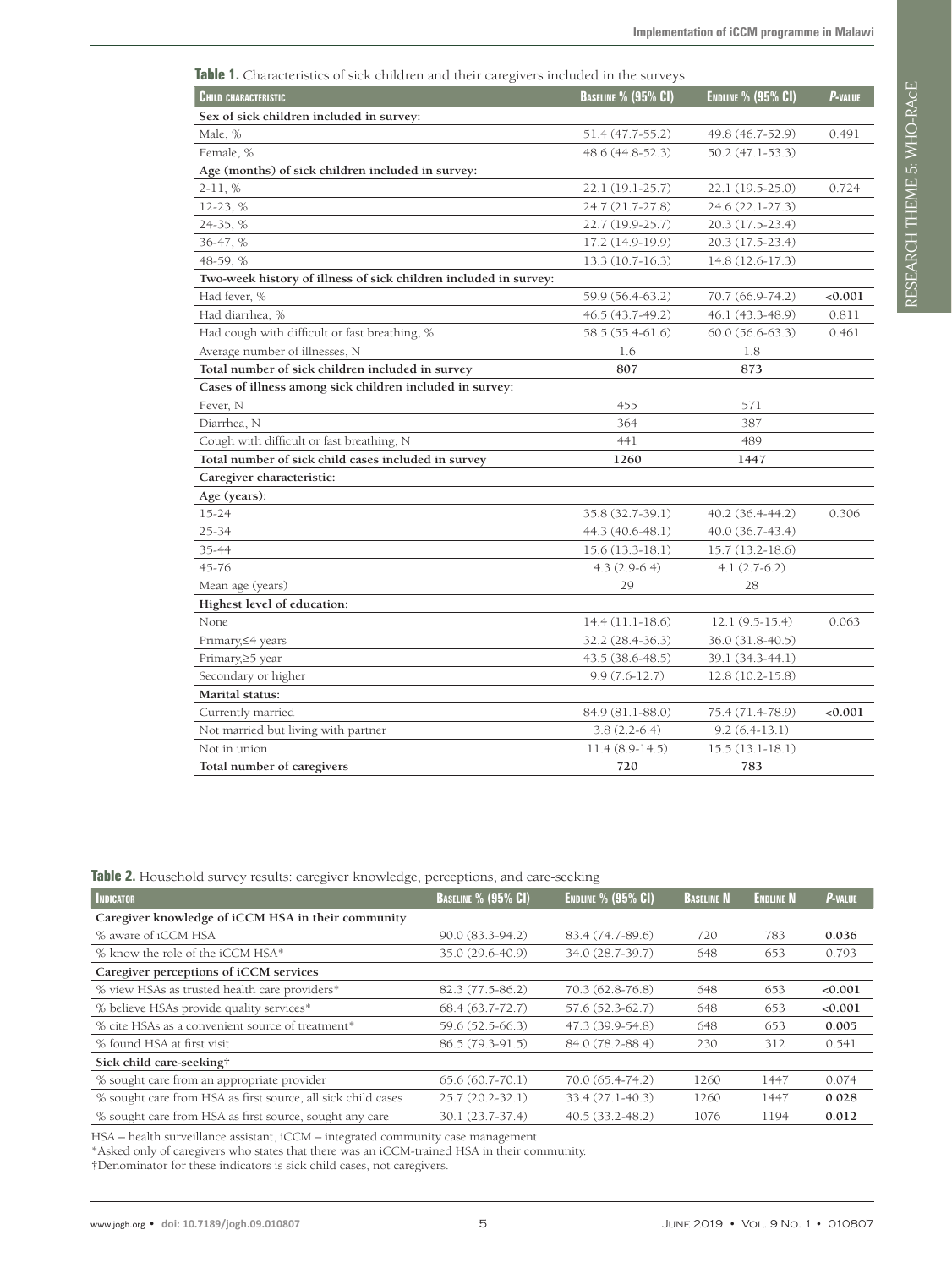<span id="page-5-1"></span>

| <b>INDICATOR</b>                                                                              | <b>BASELINE</b> % $(95\% \text{ CI})$ | <b>ENDLINE % (95% CI) BASELINE N</b> ENDLINE N |     |     | <b>P-VALUE</b> |
|-----------------------------------------------------------------------------------------------|---------------------------------------|------------------------------------------------|-----|-----|----------------|
| Sick child assessment, all illness cases                                                      |                                       |                                                |     |     |                |
| % febrile children tested for malaria                                                         | 35.6 (30.0-41.7)                      | 59.0 (53.7-64.2)                               | 455 | 471 | < 0.001        |
| % febrile children who received the malaria test result                                       | 96.9 (92.6-98.7)                      | 97.3 (95.0-98.6)                               | 162 | 337 | 0.761          |
| % children with cough and difficult or fast breathing who were assessed<br>for fast breathing | 25.6 (20.6-31.4)                      | 38.5 (33.5-43.7)                               | 441 | 489 | < 0.001        |
| Sick child assessment by HSA at village clinic, sought care from HSA                          |                                       |                                                |     |     |                |
| % febrile children tested for malaria                                                         |                                       | $61.7(52.7-70.0)$                              | 126 | 196 | < 0.001        |
| % febrile children who received the malaria test result                                       | $0^*$                                 | 98.4 (93.3-99.6)                               |     | 121 |                |
| % children with cough and difficult or fast breathing who were assessed<br>for fast breathing | $29.6(21.0-40.0)$                     | 55.8 (46.0-65.1)                               | 98  | 147 | < 0.001        |

CI – confidence interval, HSA – health surveillance assistant

\*There were no cases or number of cases was too small to calculate a percentage.

baseline to 39% at endline, and from 30% at baseline to 56% at endline among cases for which care was sought from an HSA ( $P < 0.001$ ).

The overall percentage of febrile children with confirmed malaria who received artemisinin-based combination therapy (ACT) treatment increased from 84% at baseline to 92% at endline (*P*<0.05), but the percentage who received ACT treatment the same or next day following the onset of fever (prompt ACT treatment) was slightly less than 60% at baseline and did not change over the project period (**[Table 4](#page-5-0)**). The percentage of confirmed malaria cases treated by an HSA increased from 0% at baseline to 35% at endline ( $P < 0.001$ ), and the percentage of confirmed malaria cases treated promptly by an HSA increased from from 0% at baseline to 25% at endline (*P*<0.001). Among those who sought care from an HSA, the percentage of confirmed malaria cases treated by an HSA was 89% at endline, and the percentage treated by an HSA promptly was 65%. The percentage of febrile children who received ACT treatment from an HSA, among those who sought care from an HSA remained between 50% and 60% over the project period, but the percentage that received ACT treatment promptly decreased from 52% to 39% over the same period ( $P < 0.05$ ).

| INDICATOR                                               | <b>BASELINE % (95% CI)</b> | <b>ENDLINE % (95% CI)</b> | <b>BASELINE N</b> | <b>ENDLINE N</b> | <b>P-VALUE</b>  |
|---------------------------------------------------------|----------------------------|---------------------------|-------------------|------------------|-----------------|
| Sick child treatment, all illness cases                 |                            |                           |                   |                  |                 |
| % confirmed malaria cases that received ACT*            | 84.4 (77.0-89.8)           | 92.4 (87.9-95.4)          | 122               | 238              | 0.032           |
| % confirmed malaria cases that received ACT promptly*,† | 57.4 (47.5-66.7)           | 59.2 (52.5-65.7)          | 122               | 238              | 0.747           |
| % diarrhea cases that received both ORS and zinc        | $18.4(13.8-24.1)$          | 21.2 (16.9-26.3)          | 364               | 387              | 0.398           |
| % diarrhea cases that received ORS                      | $70.1(64.4 - 75.1)$        | $68.5(63.2 - 73.3)$       | 364               | 387              | 0.664           |
| % diarrhea cases that received zinc                     | 21.4 (16.8-26.9)           | 24.0 (19.1-29.8)          | 364               | 387              | 0.439           |
| Sick child treatment by HSA, all illness cases          |                            |                           |                   |                  |                 |
| % confirmed malaria cases that received ACT*            | 0.0                        | 34.9 (25.6-45.4)          | 122               | 238              | < 0.001         |
| % confirmed malaria cases that received ACT promptly*,† | 0.0                        | 25.2 (17.8-34.4)          | 122               | 238              | < 0.001         |
| % diarrhea cases that received both ORS and zinc        | $7.1(4.3-11.6)$            | $10.6(7.2-15.4)$          | 364               | 387              | 0.183           |
| % diarrhea cases that received ORS                      | 27.8 (21.5-35.1)           | 30.2 (23.6-37.8)          | 364               | 387              | 0.533           |
| % diarrhea cases that received zinc                     | $8.2(5.1-13.0)$            | $11.1(7.7-15.9)$          | 364               | 387              | 0.263           |
| Sick child treatment by HSA, sought care from HSA       |                            |                           |                   |                  |                 |
| % fever cases that received ACT*                        | 59.7 (51.2-67.7)           | 54.4 (45.2-63.2)          | 124               | 184              | 0.446           |
| % fever cases that received ACT promptly*,†             | 52.4 (43.9-60.8)           | 38.6 (30.6-47.3)          | 124               | 184              | 0.026           |
| % confirmed malaria cases that received ACT*            | $0^{\ddagger}$             | 89.0 (79.1-94.6)          | $\mathcal{O}$     | 91               | $\qquad \qquad$ |
| % confirmed malaria cases that received ACT promptly*,† | $()$ $\ddagger$            | 64.8 (53.8-74.5)          | $\Omega$          | 91               |                 |
| % diarrhea cases that received both ORS and zinc        | $22.2(14.1-33.3)$          | 27.4 (20.0-36.3)          | 117               | 146              | 0.421           |
| % diarrhea cases that received ORS                      | 82.9 (72.8-89.8)           | 76.7 (68.5-83.3)          | 117               | 146              | 0.320           |
| % diarrhea cases that received zinc                     | 24.8 (16.2-36.0)           | 28.8 (21.3-37.6)          | 117               | 146              | 0.525           |

#### <span id="page-5-0"></span>**Table 4.** Household survey results: Sick child treatment

CI – confidence interval, ACT – artemisinin-based combination therapy, ORS – oral rehydration solution, HSA – health surveillance assistant

\* Includes only children 5-59 months old, per national malaria treatment protocol.

† "Promptly" indicates the same day or next day after the onset of fever.

‡There were no cases or number of cases was too small to calculate a percentage.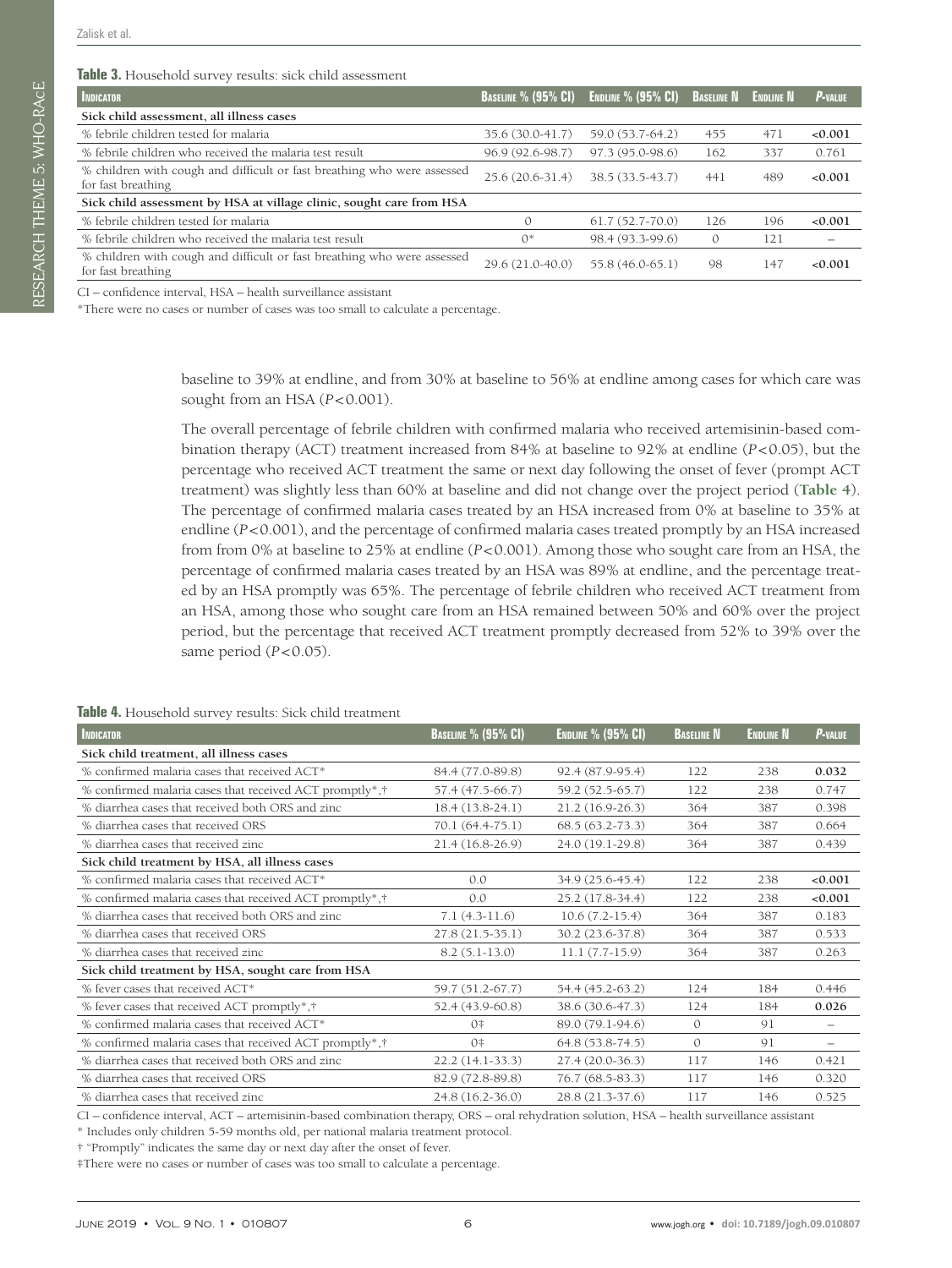Although care-seeking from an appropriate health care provider for children with diarrhea was 64% at baseline and 70% at endline, the percentage of children with diarrhea who received both oral rehydration solution (ORS) and zinc, as specified in the national treatment guidelines, was only 18% at baseline and 21% at endline, and the findings were similar among those who sought care from an HSA: 22% at baseline and 27% at endline.

#### Implementation strength

Forty-seven of 60 survey clusters (78%) had iCCM-trained HSAs available for interview. The remaining 13 clusters either had an HSA in the community who was not trained in iCCM, or the HSA who had been providing iCCM services in the community had passed away or had been transferred and not replaced. Among those interviewed, the median age was 36 years (range: 29-59 years), and 30% were female. The majority (62%) had completed form four; 32% had completed form two; and 6% had only a primary school education. Four of five (83%) reported residing in their catchment area, and of those who did not, 63% lived less than 30 minutes from their village clinic. It took 21% of HSAs two or more hours to travel from their village clinic to their supervisory health facility; 43% between one hour to just under two hours; and 36% less than one hour. Seventy-five percent of HSAs usually traveled this distance by bicycle, 19% walked and 6% used a motorbike.

Almost 90% of the HSAs interviewed met the Malawi MOH's definition of a functional HSA (**[Table 5](#page-6-0)**). Only 26%, however, resided in their catchment area, provided iCCM services during the month preceding the survey, and operated their village clinic for at least five days per week. HSAs, on average, managed 43.5 sick child cases during the month preceding the survey. Gaps in availability of essential iCCM medicines and supplies were common; 60% of HSAs interviewed had all essential iCCM medicines and diag-

| <b>INDICATOR</b>                                                                                                               | <b>ENDLINE</b>              |  |  |  |
|--------------------------------------------------------------------------------------------------------------------------------|-----------------------------|--|--|--|
| HSA residency and functionality (%, 95% CI)                                                                                    |                             |  |  |  |
| % HSAs living in catchment area                                                                                                | 83.0% (68.8-91.5%)          |  |  |  |
| % functional HSAs, according to MOH criteria*                                                                                  | 89.4% (76.2-95.7%)          |  |  |  |
| % functional HSAs, according to stricter criteria†                                                                             | 25.5% (14.8-40.4%)          |  |  |  |
| <b>HSA</b> activity levels                                                                                                     |                             |  |  |  |
| # days HSAs report operating village clinic per week                                                                           | Mean: 3.3 (±2.2)            |  |  |  |
|                                                                                                                                | Median: 2.0 (range: 0-7)    |  |  |  |
| # days HSAs report working from health facility in past month                                                                  | Mean: 5.5 (±5.4)            |  |  |  |
|                                                                                                                                | Median: 4.0 (range: 0-31)   |  |  |  |
| # sick child cases HSAs treated in the past month                                                                              | Mean: 43.5 (±38.9)          |  |  |  |
|                                                                                                                                | Median: 37.0 (range: 0-220) |  |  |  |
| Medicine and diagnostics availability (%, 95% CI)                                                                              |                             |  |  |  |
| % HSAs with all essential iCCM supplies# and functional timer in stock on day of survey                                        | 59.6% (44.6%-73.0%)         |  |  |  |
| LA $(1\times6)$ $(1)$ packet)                                                                                                  | 87.2% (73.7-94.3%)          |  |  |  |
| LA $(2\times6)$ $(1$ packet)                                                                                                   | 78.7% (64.2-88.4%)          |  |  |  |
| mRDT (2 tests)                                                                                                                 | 89.4% (76.2-95.7%)          |  |  |  |
| Amoxicillin (1 blister pack)                                                                                                   | 78.7% (64.2-88.4%)          |  |  |  |
| ORS (3 sachets)                                                                                                                | 78.7% (64.2-88.4%)          |  |  |  |
| Paracetamol (6 tablets)                                                                                                        | 89.4% (76.2-95.7%)          |  |  |  |
| Zinc (10 tablets)                                                                                                              | 83.0% (68.9-91.5%)          |  |  |  |
| Eye antibiotic ointment (1 tube)                                                                                               | 68.1% (53.0-80.1%)          |  |  |  |
| Timer (1 functional)                                                                                                           | 87.2% (73.7-94.3%)          |  |  |  |
| % HSAs reporting no stockouts of essential iCCM supplies‡ lasting 7 or more days in past month                                 | 63.8% (48.8-76.6%)          |  |  |  |
| Supervision                                                                                                                    |                             |  |  |  |
| % HSAs supervised, including register review, during the past 3 months                                                         | 66.0% (50.9-78.4%)          |  |  |  |
| % HSAs mentored, including clinical observation, during the past 3 months                                                      | 55.3% (40.5-69.2%)          |  |  |  |
| MOH - Ministry of Health, CI - confidence interval, LA - lumenfantrine artesunate, ORS - oral rehydration solution, mRDT - ma- |                             |  |  |  |

<span id="page-6-0"></span>**Table 5.** Implementation strength (N=47 HSAs)

laria rapid diagnostic test, HSA – health surveillance assistant \*(1) have provided iCCM services in past month, and (2) report operating village clinic for at least two days per week

†(1) reside in their catchment area, (2) have provided iCCM services in past month, (3) report operating village clinic for at least five days per week.

‡LA, mRDTs, amoxicillin, ORS, and zinc.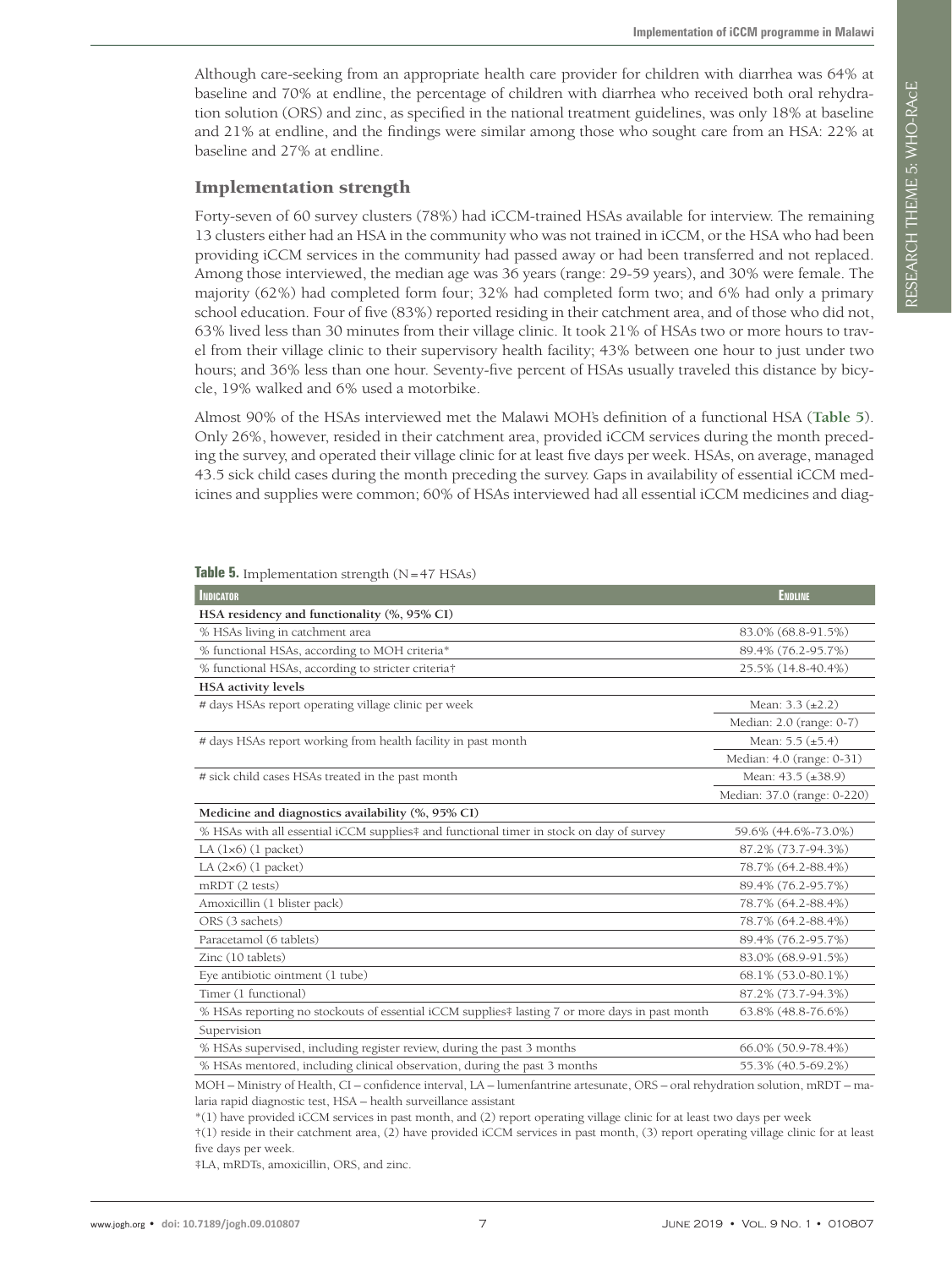The survey data showed that caregivers were more likely to have sought care from an HSA during the two weeks preceding the survey if the HSA in their community had ACTs in stock on the day of the survey (52%) compared to HSAs who did not have ACTs in stock (16%) (*P*<0.001). We did not find similar relationships between care-seeking and any other iCCM medicines or supplies.

Twenty percent of clusters were classified as having high access to iCCM; 50% moderate access, and 30% limited or no access. We found significant differences between clusters with limited or no access to iCCM and those with moderate or high access (**[Table 6](#page-7-0)**). Differences did not exist, however, between clusters with moderate access and high access. For example, only one quarter of caregivers in clusters with limited or no access to iCCM viewed HSAs as convenient sources of care, whereas more than half of caregivers in clusters with moderate or high access found HSAs to be convenient. Furthermore, only 13% of sick child cases were brought to an HSA as a first source of care in clusters with limited or no access to iCCM, but approximately 40% of sick child cases were brought to an HSA as a first source of care in clusters with moderate or high access to iCCM.

#### <span id="page-7-0"></span>Table 6. Select household survey results by iCCM access

|                                                                                             | <b>ICCM</b> ACCESS* |                   |                   |         |
|---------------------------------------------------------------------------------------------|---------------------|-------------------|-------------------|---------|
| <b>INDICATOR</b>                                                                            | Limited/none        | Moderate          | High              | P-VALUE |
|                                                                                             | $\%$ (95% CI)       | $% (95\% CI)$     | $% (95\% CI)$     |         |
| Caregiver perceptions of iCCM services                                                      |                     |                   |                   |         |
| % know the role of the iCCM HSA†                                                            | 22.9 (15.4-32.6)    | 36.4 (29.7-43.8)  | 42.8 (29.9-56.7)  | 0.032   |
| % view HSAs as trusted health care providers†                                               | 45.8 (36.9-55.0)    | 78.4 (70.8-84.5)  | 82.4 (57.3-94.3)  | 0.001   |
| % believe HSAs provide quality services†                                                    | 44.7 (36.1-53.6)    | $61.5(55.0-67.7)$ | 64.9 (53.3-75.0)  | 0.005   |
| % cite HSAs as a convenient source of treatment†                                            | 24.6 (16.2-35.4)    | 58.8 (49.0-68.0)  | 52.8 (37.6-67.5)  | < 0.001 |
| % found HSA at first visit                                                                  | 81.6 (66.8-90.7)    | 81.8 (73.6-87.9)  | 90.8 (83.0-95.2)  | 0.169   |
| Number of caregivers                                                                        | 236                 | 386               | 161               |         |
| Sick child care-seeking#                                                                    |                     |                   |                   |         |
| % sought care from an appropriate provider                                                  | $62.9(54.5-70.6)$   | 75.1 (68.6-80.7)  | 68.1 (60.5-74.9)  | 0.030   |
| % sought care from HSA as first source, all sick child cases                                | $13.0(8.7-19.1)$    | 43.5 (34.3-53.3)  | 38.9 (26.4-53.1)  | < 0.001 |
| % sought care from HSA as first source, sought any care                                     | $16.2(10.7-23.7)$   | $51.8(41.4-62.0)$ | 47.9 (34.0-62.2)  | < 0.001 |
| Sick child treatment                                                                        |                     |                   |                   |         |
| % diarrhea and confirmed malaria cases treated correctly by any provider                    | 34.2 (27.3-41.9)    | 36.3 (29.8-43.2)  | 36.4 (27.9-45.8)  | 0.905   |
| % diarrhea and confirmed malaria cases treated correctly by an HSA                          | $4.9(1.3-17.2)$     | $20.3(14.0-28.6)$ | $22.3(12.5-36.6)$ | 0.028   |
| % diarrhea and confirmed malaria cases treated correctly by an HSA, sought<br>care from HSA | $27.3(9.9-56.2)$    | 43.1 (34.0-52.6)  | 47.2 (29.3-65.9)  | 0.421   |
| Number of sick child cases                                                                  | 437                 | 712               | 298               |         |

HSA – health surveillance assistant, CI – confidence interval, iCCM – integrated community case management

\*Limited/none: no HSA providing iCCM services in cluster or HSA does not meet MOH definition of functional; moderate: HSA managed at least one sick child case in past month and operates village clinic at least 2 d/week (met MOH definition of functional); high: HSA managed at least one sick child case in past month, operates village clinic at least 5 d/week, and resides in catchment area.

†Asked only of caregivers who stated that there was an iCCM-trained HSA in their community.

‡Denominator for these indicators is sick child cases, not caregivers.

#### **DISCUSSION**

The household survey findings showed that there were population-level improvements over the project period. At endline, a greater proportion of caregivers took their sick children to HSAs for treatment; a greater proportion of children with fever were assessed for malaria and, in turn, received ACTs only if they were confirmed to have malaria; and a greater proportion of children with cough and difficult or fast breathing were assessed for high respiratory rate for their age.

Care-seeking from an appropriate provider, however, did not increase over the project period; the increase in care-seeking from HSAs was offset by a decrease in care-seeking from other health care providers. A 2013-2014 national-level evaluation of Malawi's iCCM programme also found no change in care-seeking from an appropriate provider as iCCM was introduced in Malawi, noting (1) that care-seeking had in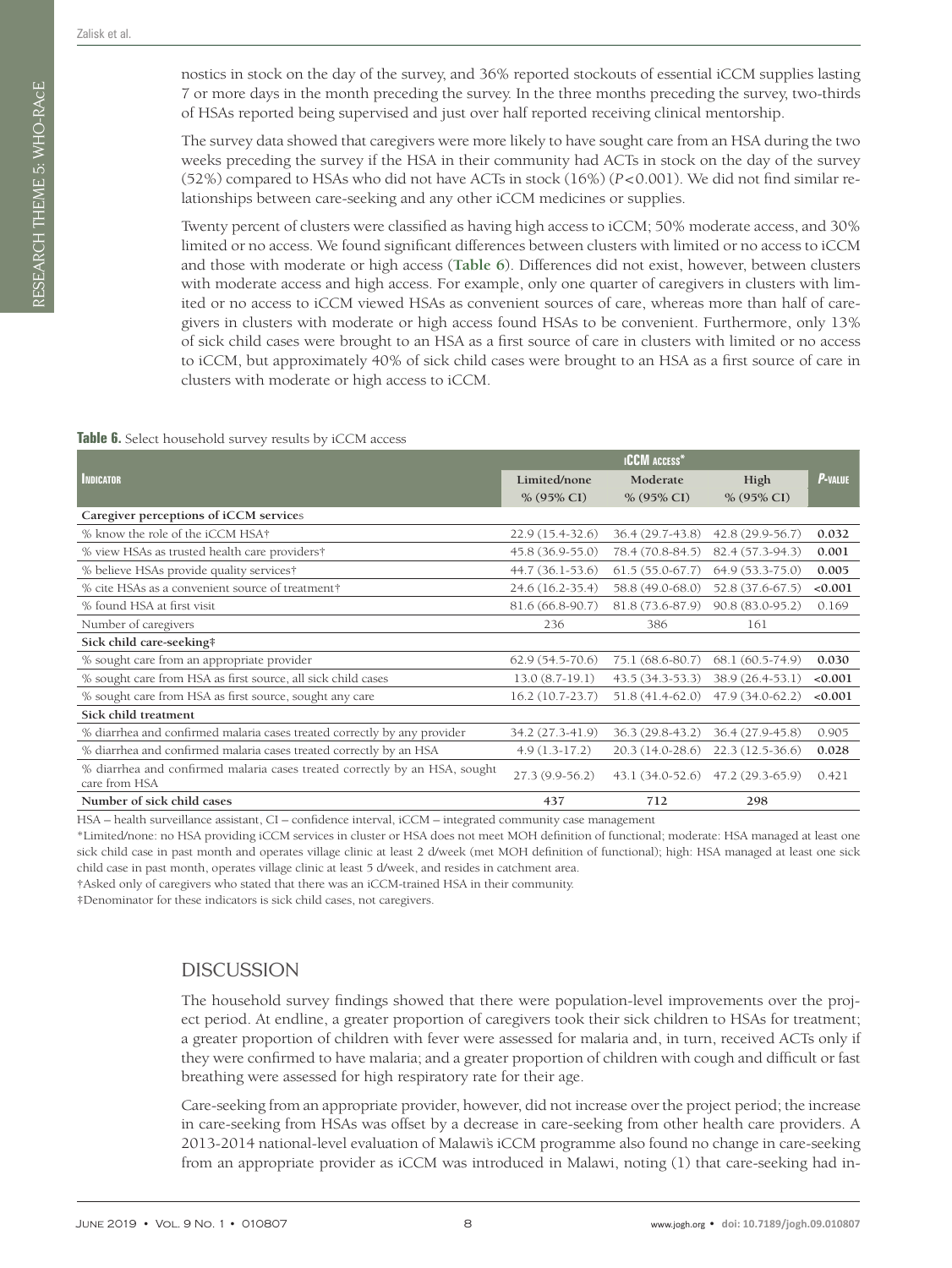creased substantially for malaria, pneumonia, and diarrhea during the years just prior to the introduction of iCCM, and (2) that although care-seeking from HSAs increased during the evaluation period, care-seeking from public health facilities decreased in parallel [[8](#page-11-4)].

Other studies of established iCCM programmes in sub-Saharan countries found variable results related to care-seeking. In Rwanda, a study comparing national-level data from the health management information system for a period just prior to the start of iCCM implementation and a period one year later found a decrease in sick child visits to health facilities [\[9](#page-11-5)]. During the same period, the number of pneumonia and diarrhea treatments by CHWs increased; however, the study did not look at overall care-seeking from an appropriate provider [[9](#page-11-5)]. In Uganda, an evaluation of iCCM in eight districts showed the proportion of CHW-provided sick child treatments increased while the proportion of facility-provided treatments decreased, but the total number of treatments provided by both CHWs and facilities increased [[10\]](#page-11-6). A randomized control study in the Oromia region of Ethiopia found that though good quality iCCM services were available through health posts, the majority of caregivers did not use iCCM services and levels of care-seeking outside the homes remained low two years after iCCM was introduced [[11,](#page-11-7)[12\]](#page-11-8). Another evaluation comparing areas with iCCM and areas without iCCM in Mozambique found that most caregivers used iCCM services if they were available in their community, rather than seek care from a health facility and that overall levels of care-seeking were higher in areas with iCCM services [\[13\]](#page-11-9). These results indicate that factors influencing health care-seeking behaviour must be investigated while also having a thorough understanding of the local context, including community demand and need vis-à-vis the design of the iCCM programme.

In Malawi, the household surveys indicated that majority of caregivers lived far – two hours on average – from the nearest health facility. Furthermore, health facility staff can see 200 to 300 patients per day in Malawi, which can mean long wait times and overburdened staff who have little time to spend with individual patients. Increased care-seeking from well-trained, well-supplied, and available HSAs, therefore, benefits not only sick children and their caregivers but also facility staff.

Findings from the household surveys that merit further investigation include the proportion of caregivers who seek care from HSAs and caregiver perceptions of HSAs. Less than half of sick child cases in iC-CM-eligible areas were brought to an HSA for care at endline. Seeking care at public health facilities was just as common as seeking care from HSAs in the surveyed HTRAs. Furthermore, among cases of illness for which care was not sought from an HSA at endline, the majority of caregivers reported a preference for a provider other than an HSA. The household survey did not capture reasons for caregiver provider preferences.

Caregiver perceptions of HSAs as trusted sources of high-quality, convenient care decreased over the project period, and perceptions of HSAs a convenient sources of care at endline were particularly low (47%). Perceptions of HSAs were notably more positive in clusters with moderate or high access to iCCM services but still indicated room for improvement, particularly around providing convenient, high-quality care.

HSA availability likely played a large part in the care-seeking and HSA perception results. HSA survey results indicated that iCCM services were not regularly available in many HTRAs. At endline, iCCM-trained HSAs were not found in almost one quarter of surveyed clusters. Because of numerous HSA post vacancies, RAcE project activities could not be implemented in all targeted iCCM-eligible areas as planned, and as of March 2017, the government had suspended new HSA recruitment due to lack of funds [\[14](#page-11-10)]. HSA posts were vacant for a variety of reasons including promotions, transfers, retirement, and deaths. Other HSAs were usurped by health facilities to assist with their heavy workloads or became data clerks at health facilities. Some district managers did not allow HSAs who were not residents of their catchment areas to attend iCCM trainings or to provide iCCM services.

HSA residency has been a long-standing issue in Malawi's iCCM programme. HSAs are centrally recruited and may be assigned to a district other than where they are from or where their family lives, which has been reported to negatively affect HSA retention and availability within their assigned communities [[6\]](#page-11-2). HSAs who do not reside in their catchment areas often live elsewhere because suitable accommodations are not available, they have spouses who work in market towns or live with their families [\[6](#page-11-2)[,15\]](#page-11-11). A national cellphone survey of HSAs in Malawi found that only 70% of HSAs lived in their catchment areas [\[4](#page-11-0)], a result similar to our findings when clusters without HSAs providing iCCM services are included. In one study about HSA selection and assignment, researchers found that limited village clinic hours, which result from the numerous other responsibilities that HSAs have, were most pronounced among communities that have non-resident HSAs [\[1](#page-10-0)].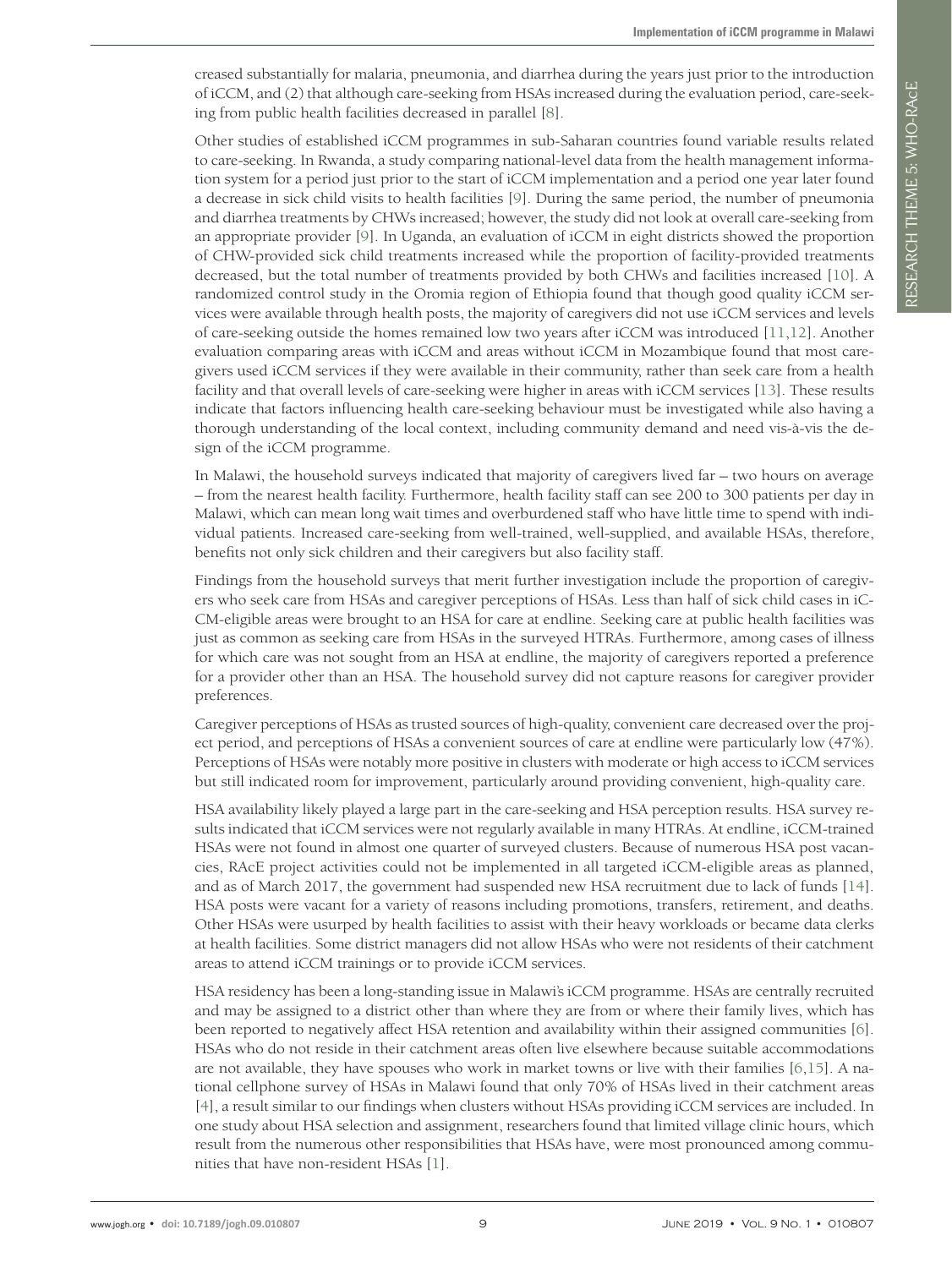Most HSAs surveyed were functional, according to the MOH definition, but only one in four were living in their catchment area, actively providing iCCM services during the month preceding the survey and operating their village clinic at least five days a week. Therefore, across all surveyed clusters, 70% of the target population had access to an HSA providing iCCM at least 2 days per week, but only 20% had access to a resident HSA providing iCCM at least 5 days per week.

Although HSAs spend a limited amount of time operating their village clinics on a weekly basis and a sizable proportion of caregivers do not seek care from HSAs, HSAs are being accessed for treatment. On average HSAs saw more than 10 cases per week or 44 cases per month, which is similar to findings from another study conducted in Malawi [\[4\]](#page-11-0).

Stockouts of essential iCCM supplies may have also affected caregivers' perceptions of HSAs, and consequently, care-seeking from HSAs. Despite programme support through RAcE and supply chain support tools such as c-Stock, HSAs still experienced shortages of iCCM medicines and supplies that limited their ability to provide high-quality care. A previous study acknowledged that limited district budgets and the inability to adequately forecast also contributed to iCCM programme stockouts in Malawi [\[1](#page-10-0)]. RAcE field monitoring data showed that health facilities used iCCM medicines meant for village clinics, particularly amoxicillin dispersible tablets, which were not being procured by the government. Others have also reported that iCCM supplies have been used by health facility staff in Malawi [\[14\]](#page-11-10). Efforts to identify and address supply chain management system issues at facility and HSA levels are needed.

Both the national iCCM evaluation and the RAcE HSA survey found supervision and clinical mentorship levels to be below the 80% MOH targets. Distances to HSAs' village clinics and transportation gaps are key barriers [[16\]](#page-11-12). Numerous attempts have been made to address these issues with limited sustained success, but the MOH is currently developing an integrated approach to HSA supervision so that supporting HSAs is less demanding of over-stretched facility staff and more efficient [[14\]](#page-11-10). More regular, high-quality supervision and mentorship could lead to better case management, which could in turn affect caregivers' perceptions of HSAs and care-seeking from HSAs. The quality of supervision provided to HSAs, however, is unknown and should be assessed; one study suggested that improving the quality of supervision had greater impact on quality of care than increasing only the frequency [\[17](#page-11-13)].

The household survey results also showed some suboptimal treatment patterns. Most notably HSA treatment of diarrhea with both ORS and zinc was low at baseline and did not improve during the project. Provision of zinc was the limiting factor in providing appropriate treatment; approximately two and a half times as many diarrhea cases received ORS compared zinc, regardless of source of care. The HSA survey showed, however, that most HSAs had zinc in stock at the time of the survey, and few reported stockouts of a week or longer in the month before the survey. The reasons for low provision of zinc by HSAs are unclear, but the trend likely went unnoticed by routine iCCM programme monitoring because the HSA monthly reporting forms do not include separate fields to indicate treatment with zinc and ORS. Further qualitative follow-up with HSAs, health facility staff, and community members is needed to understand the barriers to appropriate diarrhea treatment.

Moderate access to iCCM services was associated with increased care-seeking from HSAs, increased correct treatment of sick child cases by HSAs, and more positive perceptions of services provided by HSAs compared to areas with limited or no access. Areas with high access to iCCM did not show further improvements above areas with moderate access. These findings suggest that although HSAs are used by caregivers if they are available, as the iCCM programme is currently implemented, increasing the number of days HSAs spend in their village clinics may not lead to increased care-seeking from HSAs and treatments provided by HSAs that one might expect. This is not to say, however, that HSAs should not be more consistently available to provide iCCM services in their communities, but that this change alone may not be sufficient to improve child health outcomes. Opportunities exist to improve this and other aspects of the iCCM programme, and the MOH is working on some of these aspects.

Based on learning from the RAcE project, the MOH rolled out new HSA supervision tools and training materials and has recruited and trained additional HSA supervisors. The MOH plans to expand these efforts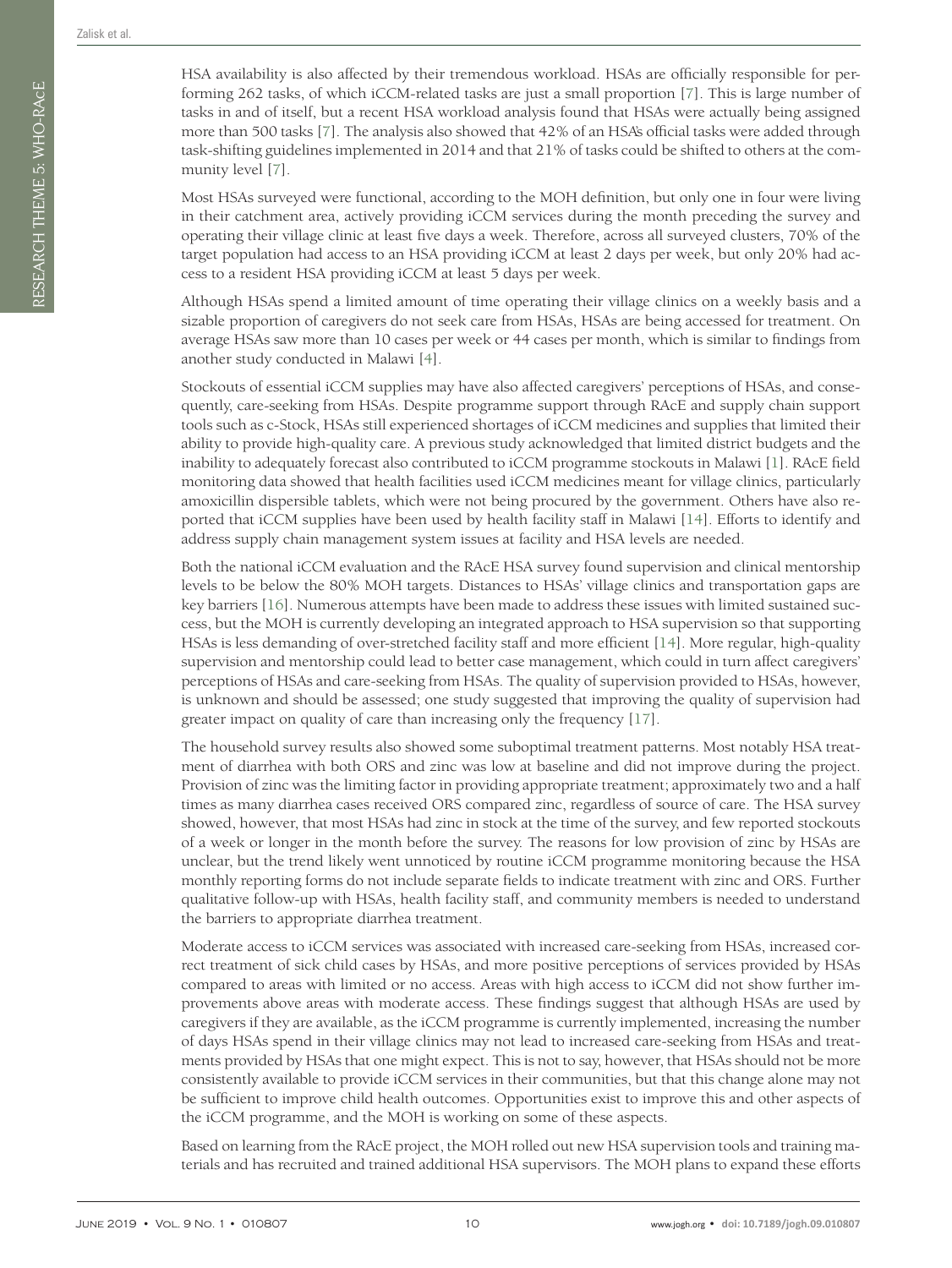throughout the country and also to orient health center staff so that they can provide better supervision and support to the iCCM programme. The MOH has also developed a National Community Health Strategy [\[18\]](#page-11-14) that aims to make community-level services more accessible and improve community awareness and demand for iCCM services and national guidelines to clarify the roles and responsibilities of HSAs and other community-level cadres who perform health-related work [\[7](#page-11-3)].

The MOH and its development partners could also strengthen the iCCM programme by filling more HSA posts, training and supporting more existing HSAs to provide iCCM services, ensuing iCCM supplies are more consistently available, and reducing HSAs' workloads. The current workloads of HSAs, particularly those providing iCCM, is not appropriately aligned with their levels of compensation and support. Further, HSA workloads fluctuate in sub-national areas according to needs of donor-funded projects. The MOH should consider revising HSA job descriptions to account for evidence-based needs, effectiveness of interventions, and capacity of HSAs to deliver services effectively and with greater availability to communities.

#### Limitations of the study

First, the household surveys provide estimates for the four RAcE project districts as a whole; they were not powered to provide district-specific estimates. Second, RAcE project activities were not implemented in all iCCM-eligible areas of the project districts because several HSA posts were vacant or did not have HSAs trained in iCCM and operating a village clinic. Third, the sampling frame was based on census EAs, which did not align perfectly with HTRAs, so some EAs included in the sampling frame may have included areas not eligible for iCCM, or an active iCCM-trained HSA may have been serving only a subset of an EA at the time of the endline survey. Lastly, caregiver recall of malaria diagnostic testing has been shown to be poor, which could have affected the malaria assessment and treatment indicators calculated [[19](#page-11-15)].

### CONCLUSIONS

Availability of well-equipped and supported HSAs is critical to provision of iCCM services in eligible communities. Additional qualitative research is needed to examine the challenges and to inform potential solutions. Malawi's mature iCCM programme has a strong foundation and the potential for improvement to strengthen the continuity of care from communities to facilities and to ultimately improve child health outcomes.

**Acknowledgments:** We thank the staff of Save the Children Malawi, the RAcE Malawi grantee, and the Malawi National Statistic Office for their contributions to the RAcE household and HSA surveys. We also thank Tiyese Chimuna of UNICEF for her inputs to this manuscript.

**Ethical approval:** Both the household and health surveillance assistant survey protocols received ethical approval from Save the Children's Ethics Review Committee and Malawi's National Health Sciences Research Committee. The household survey also received approval from ICF's Institutional Review Board.

**Disclaimers:** The opinions expressed in this manuscript are those of the authors and do not necessarily reflect the views of the World Health Organization or Global Affairs Canada.

Funding: This study was supported by the World Health Organization's Rapid Access Expansion programme funded by Global Affairs Canada.

**Authorship contributions:** KZ conceptualized the study and drafted the manuscript. TG, DP, HN, EC, and SS provided critical reviews and content edits on manuscript drafts.

**Competing interests:** The authors completed the Unified Competing Interest form at www.icmje.org/coi\_disclosure.pdf (available upon request from the corresponding author), and declare no conflicts of interest.

REFERENCES

**REFERENCES** 

- <span id="page-10-0"></span> 1 Nsona H, Mtimuni A, Daelmans B, Callaghan-Koru JA, Gilroy K, Mgalula L, et al. Scaling up integrated community case management of childhood illness: update from Malawi. Am J Trop Med Hyg. 2012;87:54-60[. Medline:23136278](https://www.ncbi.nlm.nih.gov/entrez/query.fcgi?cmd=Retrieve&db=PubMed&list_uids=23136278&dopt=Abstract) [doi:10.4269/ajtmh.2012.11-0759](https://doi.org/10.4269/ajtmh.2012.11-0759)
- <span id="page-10-1"></span> 2 World Health Organization, United Nations Children's Fund. Joint Statement: Integrated Community Case Management (iCCM). Geneva and New York: United Nations Children's Fund, 2012.
- <span id="page-10-2"></span> 3 Fullerton J Sr, Auruku A. USAID Malawi Community Case Management Evaluation: Global Health Technical Assistance Project. Washington DC: 2011.